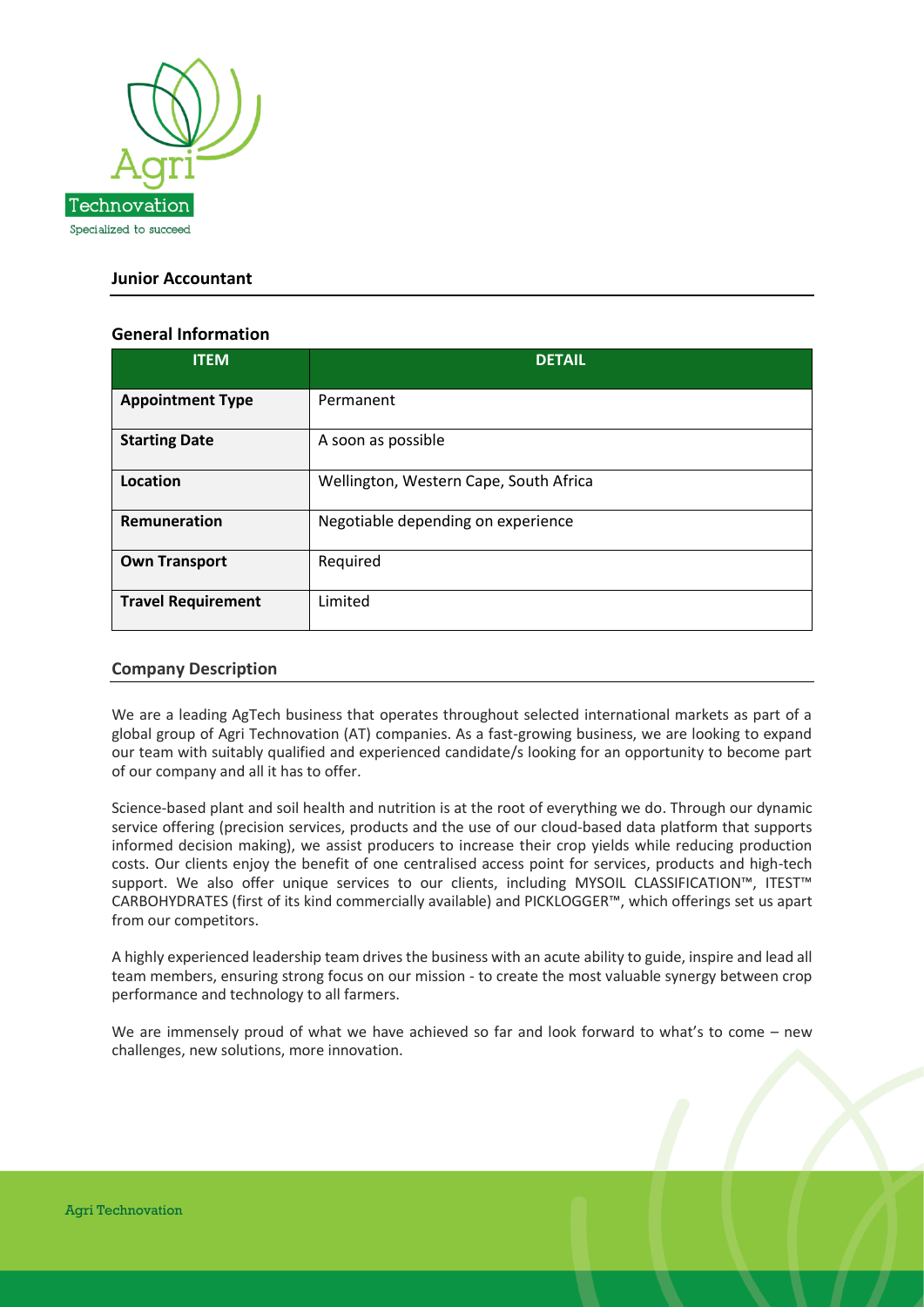# **Job Description**

The successful applicant will be able to gain valuable experience in a wide range of finance functions within the company, which includes, but are not limited to assisting the Finance team in the following functions

### **Main Responsibilities**

- Monthly management accounts
- Auditing process and yearend financial
- Balance sheet reconciliations
- Cashbook reconciliations
- Creditors
- Stock management (raw material and finished goods)
- Assist with Budgets
- Prepping of schedules (accruals/cross charges ect) for monthly management accounts
- Assist with the bookkeeping and accounting functions for foreign companies
- Assist Snr Accountant with various ad hoc tasks
- Performs other duties as assigned.

#### **Skills and Capabilities**

- Detail orientated and attention to detail
- Analytical problem-solving abilities
- Ability to work both independently and as part of a team
- Excellent verbal and written communication skills

#### **Minimum Requirements**

Qualifications

- BCom Finance degree, must at least have passed Financial Accounting 2 (Financial Accounting/Management Accounting stream)
- or a Diploma in Financial Accounting
- or completed articles (SAIPA/CIMA)
- Computer literate (Excel Advance)
- Own transport
- Must be able to function under pressure and to function independently
- Have a strong sense of responsibility

#### Experience

- No experience needed if candidate has the relevant BCom finance degree.
- At least 2 years' experience needed if the candidate has the relevant diploma.